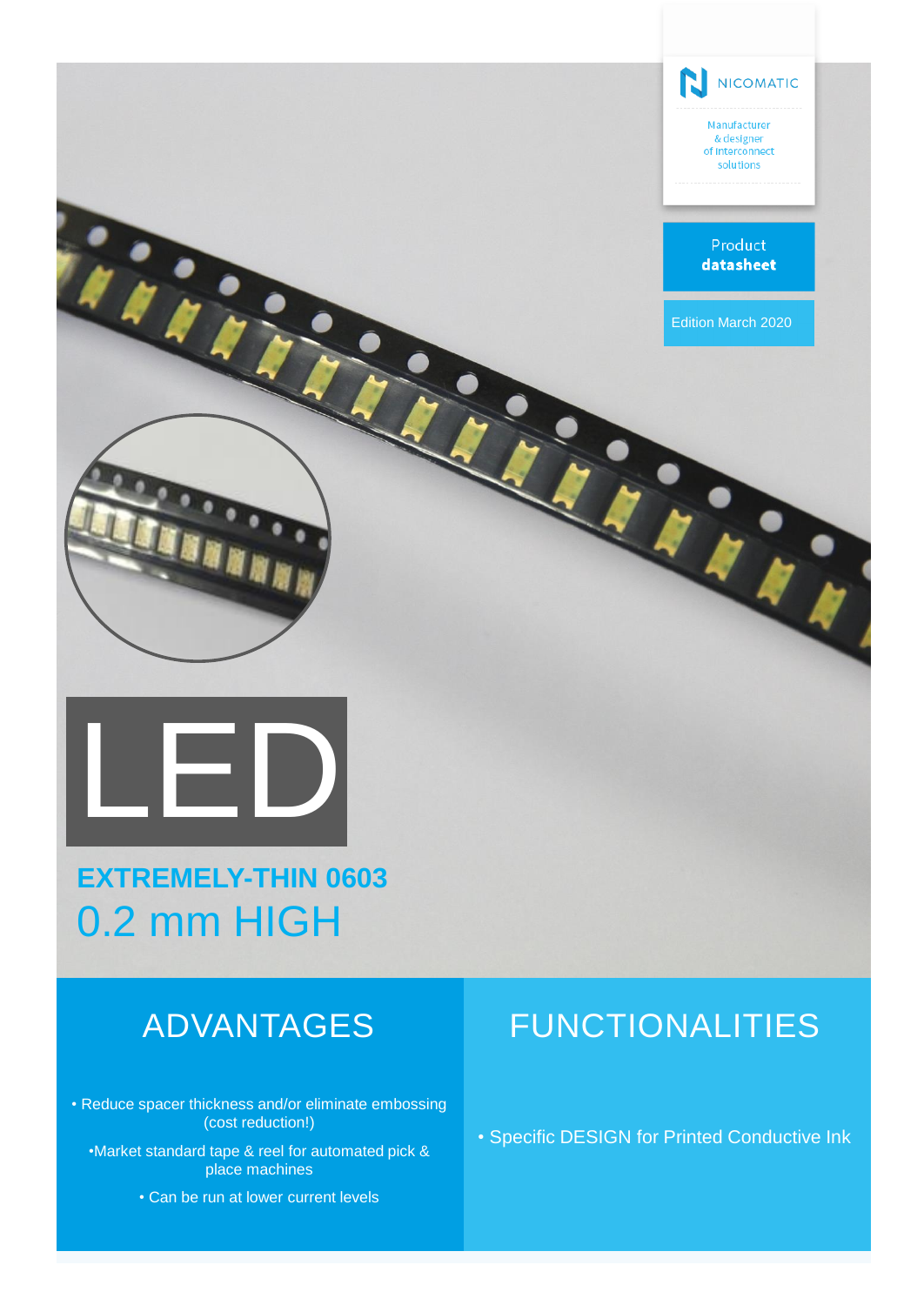#### TECHNICAL DATA

## ELECTRO-OPTICAL CHARACTERISTICS (I<sub>F</sub>=20mA / Ta=25°C)

| <b>Part Number</b> | Lens Type              | Emitting<br>Color |                | Dominant<br>Die Material Wavelength | <b>Luminous Intensity</b><br>$lv$ (mcd) |      | Viewing angle<br>$(\text{deg})$ |
|--------------------|------------------------|-------------------|----------------|-------------------------------------|-----------------------------------------|------|---------------------------------|
|                    |                        |                   |                | $\lambda$ d (nm)                    | Min.                                    | Typ. |                                 |
| R6ZRG20W-02        | Water Clear            | Green             | <b>AllnGaP</b> | 571                                 | 28.5                                    | 71.5 | $X=105, Y=120$                  |
| R6ZRR20W-02        | <b>Water Clear</b>     | Red               | AllnGaP        | 631                                 | 45                                      | 71.5 | $X=105, Y=120$                  |
| R6ZRO20W-02        | Water Clear            | Orange            | AllnGaP        | 605                                 | 28.5                                    | 71.5 | $X=105, Y=120$                  |
| R6ZRY20W-02        | Water Clear            | Yellow            | AllnGaP        | 589                                 | 45                                      | 71.5 | $X=105, Y=120$                  |
| R6ZRB20W-02        | Water Clear            | <b>Blue</b>       | InGAN          | 470                                 | 71.5                                    | 180  | $X=130, Y=150$                  |
| R6ZRW20D-02        | <b>Yellow Diffused</b> | White             | InGAN          | $\,$                                | 360                                     | 560  | $X=130, Y=130$                  |

### **PACKAGE DIMENSION & RECOMMENDED SOLDER PATTERN**



 $PCB$ 

-Resin

 $Pin2$  $0.69$ 





#### **CARRIER TAPE DIMENSION**







| Dim. A          | Dim. B          | Dim. C          | Q'ty/Reel |
|-----------------|-----------------|-----------------|-----------|
| $1.77 \pm 0.05$ | $0.97{\pm}0.05$ | $0.51 \pm 0.05$ | ЗK        |
|                 |                 |                 |           |

Polarity